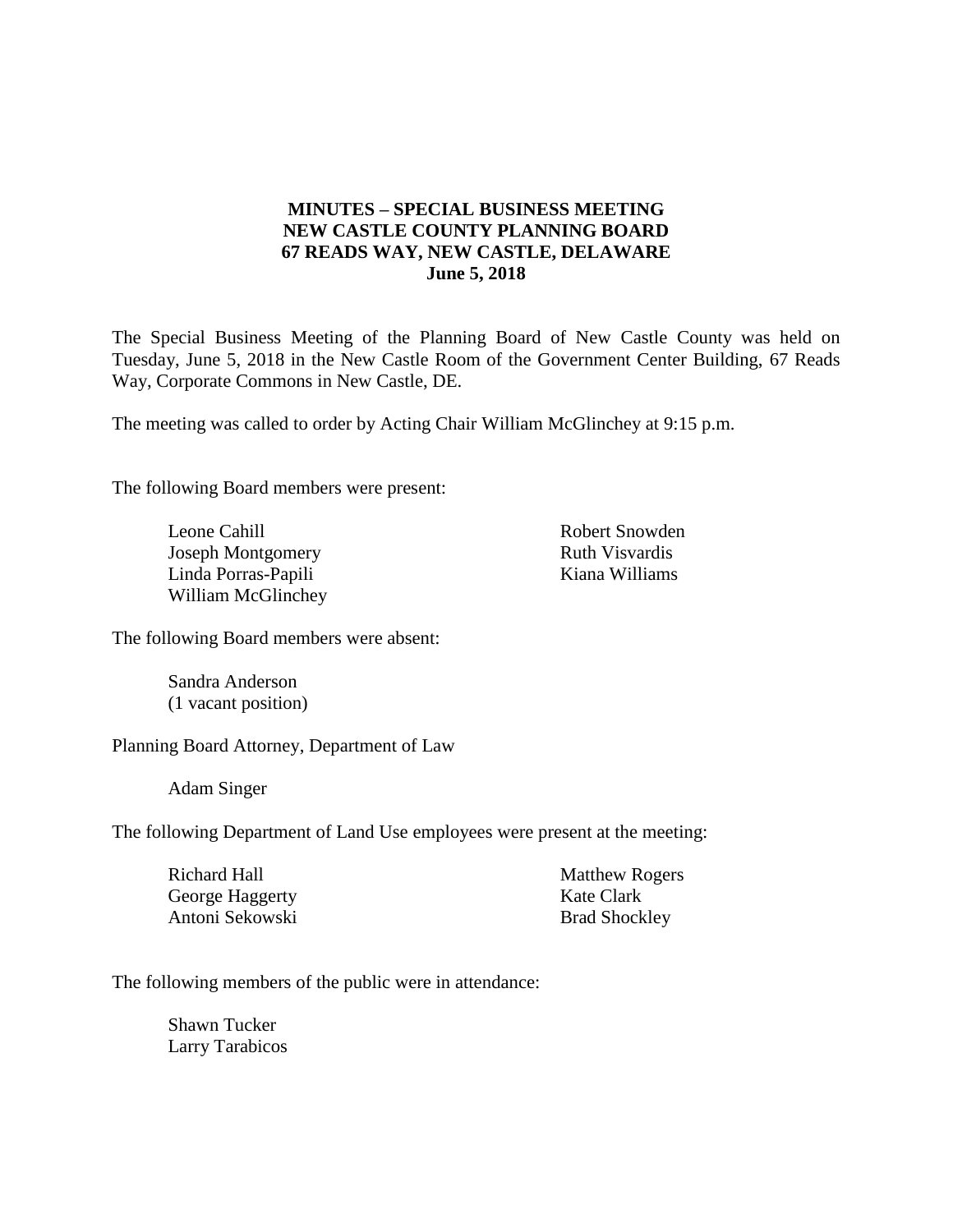## **MINUTES**

none

### **DEFERRALS**

None

### **BUSINESS -**

**App. 2018-0268-SV:** South side of Churchmans Road at terminus of Addison Drive (TPs: 09- 024.00-013, 09-025.00-008 - 011). Subdivision Variance requesting relief from Section 40.21.162.D of the New Castle County Code to locate a pedestrian way through an open space zero (0) feet from side and rear lot lines twenty (20) foot minimum. The requested variance is associated with the **Cavaliers Country Club** Major Subdivision and Rezoning subdivision (App. 2017-0537-S/Z). S Zoning. CD 1.

The Department has reviewed the appropriate UDC standards, testimony and evidence provided at the May 29, 2018 Planning Board Public Hearing. The Department recommends APPROVAL of the variance requested in Application 2018-0268-SV.

At its Special Business Meeting held on June 5, 2018 the Planning Board considered the recommendation offered by the Department of Land Use. On a motion by Mr. Montgomery, seconded by Mr. Snowden, the Board voted to recommend **APPROVAL** of Application 2018-0268-SV subject to the conditions made by the Department of Land Use. The motion was adopted by a vote of 5-1-1-1 (Yes: *McGlinchey, Montgomery, Snowden, Visvardis, Williams; No: Porras-Papili; Abstain: Cahill; Absent: Anderson none).*

In a discussion preceding the vote, the following comments were offered:

Mr. Snowden inquired about the genesis for the 20' setback. Matthew Rogers, Planner for the Department of Land Use, explained that it likely stemmed from providing adequate distance from the amenity to abutting developments therefore minimizing impacts on adjacent communities. Ms. Papili voiced concern that the trail could attract transients and beggars. She inquired on the ability of the community to restrict access to the trail system from the mall. Mr. Rogers stated that at the public hearing Shawn Tucker, Esq. stated that private agreements would govern access to the trail.

### **OTHER BUSINESS**

None.

### **REPORT OF COMMITTEES**